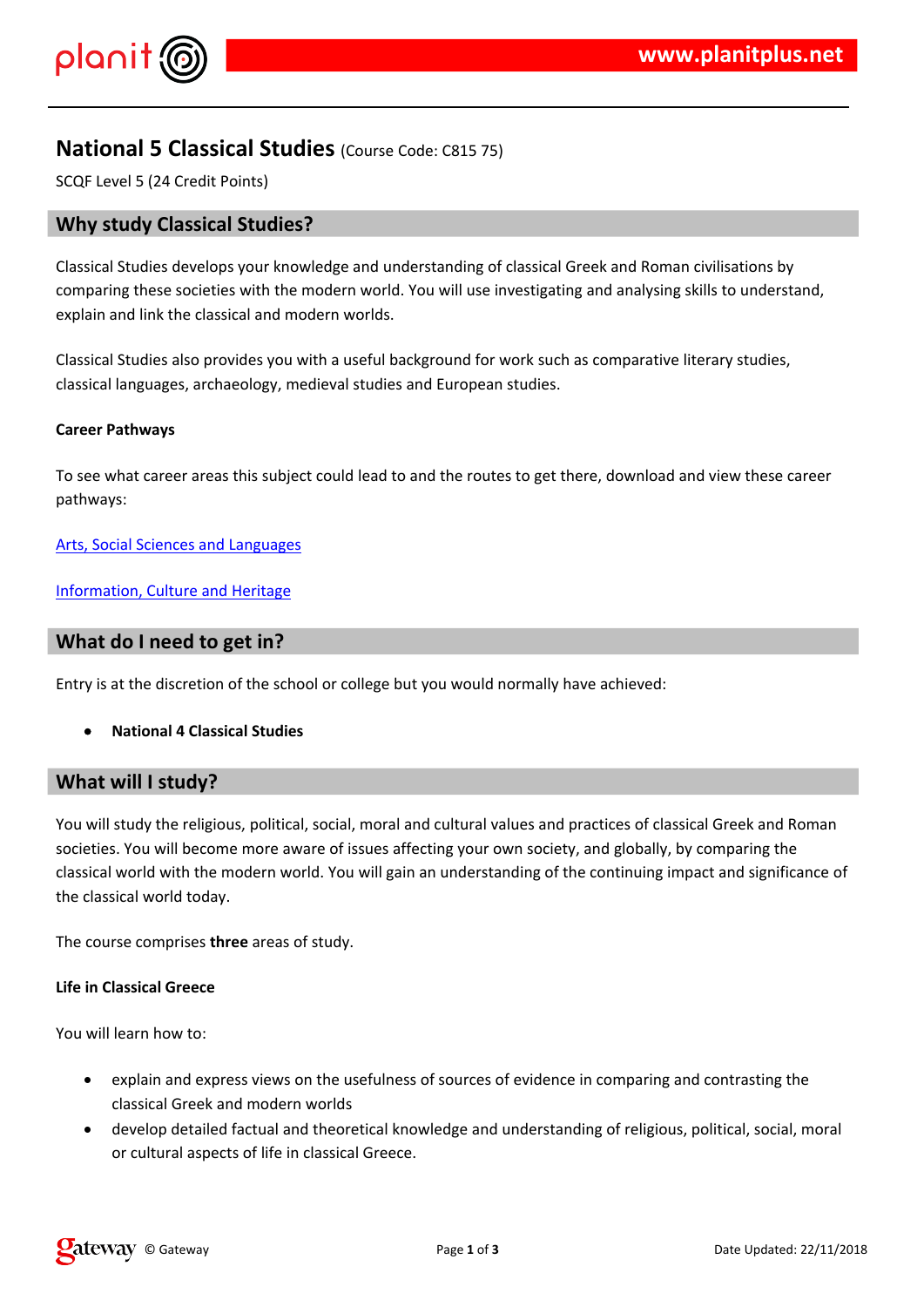$\frac{9}{6}$  # #  $\frac{4}{7}$  &

0 # %& & %", \*# % " #/ " # + '# %' # #%  $-\frac{9}{6}$  $1, 96'$ ,  $\# 968$  ( , '#  $96'$  #  $\# 8 - *$  8

 $\overline{\phantom{a}}$   $\overline{\phantom{a}}$   $\overline{\phantom{a}}$   $\overline{\phantom{a}}$ 

 $% # # & &$ **Contract** 

> "% &%&'# %,& # %"%# &''/\* & '&  $\alpha=0.1$  $, '#$  % &  $*$  $8 + 4$

%# &', # %('&# # & & & % & # % % /  $'$  # <sup>1</sup> # # # % , % & # }% \* **&** # -

## $\frac{1}{2}$  $\mathbb{S}$

 $8 \t\t\phantom{10} \t\t\#$ 

- $2.$   $\begin{array}{ccc} \ast & 8 & \ast & 8 & \ast & 8 & 8 & \ast \end{array}$  $\begin{array}{cc} \cdot & \# & ( \end{array}$ 
	- $*$  & & 7 % & ,  $*$ 8 (
	- $*$  & &  $%88*8, *$  ( -

, % & \* & ( % # # + & % % % % % # # , % ", \*  $8<sup>o</sup>$  $18$  ,  $14$  %  $14$  (  $84$  %),  $18$  ,  $18$  ,  $14$  ,  $18$  %  $14$  ,  $18$  %  $14$  ,  $18$  %  $14$  ,  $18$  %  $14$  ,  $18$  %  $14$  ,  $18$  %  $14$  ,  $18$  %  $18$  %  $18$  %  $18$  %  $18$  %  $18$  %  $18$  %  $18$  %  $18$  %  $18$  %  $18$  %  $18$  %  $1$  $\%$  &  $\%$  &  $\qquad$ ,  $\%$  '%

9, , %  $8*8$  ' \*  $8878$  %  $8*8#4 + 8*$  ( 0  $8*4# +$  , ' %  $4 -$ # % % % & 4, %

 $\%$  +,  $\frac{8\#}{4}$  (', % "' ## \*' & & & - $2,$ 

 $* 8.94: 2, 1$ 

 $\left( \right)$ 

# %' # % ; % & #  $\overline{4}$  $4 \t 1\t 96 \t * \t 8 \t # \t 96' \t #\t 96 \t ; \t 96 \t 8 \t #$ 4 & 8 % & 8 % % % #

 $\star$